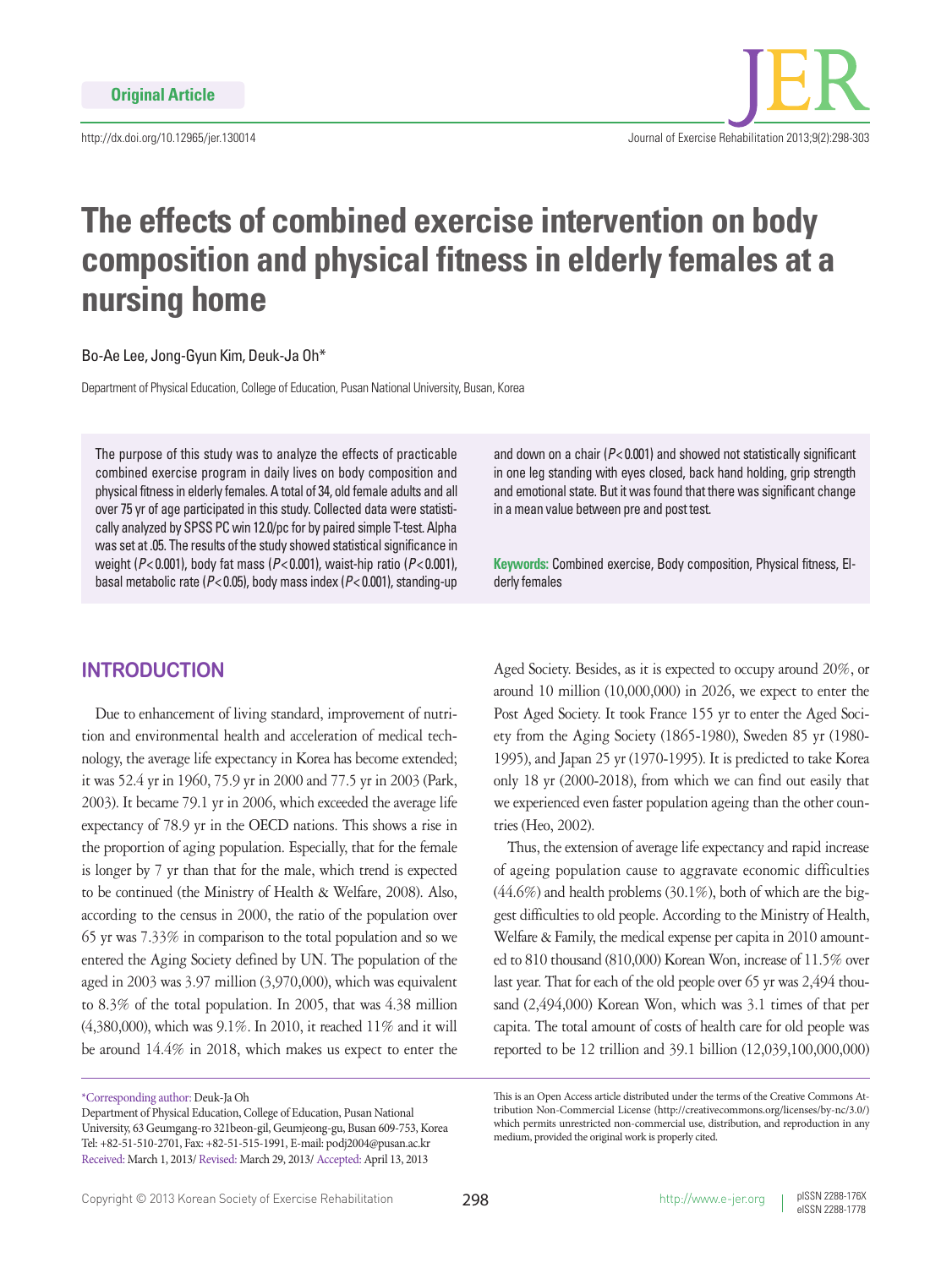Korean Won, increase of 14.8% over last year. Through this, we can find out that deterioration of the body strength and health problems caused by weakness of body functions and diseases for **Target** 

old people are very serious (Lee, 2011). Especially, the prevalence rate of chronic diseases among old people was shown to be 90.9% of the total ageing population. Among them, only 17% had just one kind of chronic disease, while about 75% were suffering from combined diseases with more than two kinds of diseases, which indicates that the medical health problem among the elderly is in serious condition).

In addition, due to the extension of average life expectancy and rapid increase of ageing population, quality of life in good health is recognized as important as longevity. Even though elderly people's independence in their social and family lives is recognized very important at the level of the policy for national and social health and welfare, in reality, their independent life and functional activities in daily lives are increasingly deteriorated. Under these circumstances, it is required to keep basic and basal body strength in order to live a healthy and independent life without relying on others (Lee et al., 1999). Keeping healthy body strength in order for elderly people to live their daily lives is very meaningful in the discussion of quality of life, that is, how to live meaningful lives (Lee, 2003b). Also, health and body strength of elderly people are very important elements in deciding their quality of life in connection with their performance of body activities in daily lives (Stewart and King, 1991) and certain levels of body strength are required to live their own daily lives (Borchelt et al., 1992; Willians, 1986; Young, 2007). Eventually, about exercises, as the most fundamental means for elderly people to keep quality of life, it is reported by western countries that consistent participation in exercises results in huge effectiveness in terms of social and medical expenses (Kim, 2005b), including reduction in the health and social expenses used by the government, growth of production, and reformation of negative attitude (WHO, 2007). But many elderly people tend not to move much due to weakness of their body functions (Lee, 1996). It is also reported that more than 40% of the females over 65 yr didn't participate in leisure activities and then old people's energy consumption related to exercises was remarkably lower than that for younger people (Kim, 2004). Therefore, this study aims to provide basic data to develop a practicable exercise program for elderly people by examining changes in the body composition and physical strength through 12 weeks' practice of a combined exercise program targeted to elderly females.

## **MATERIALS AND METHODS**

This research was conducted targeted the following: firstly, the elderly females over 75 yr at the nursing home in B-city were selected, who voluntarily accepted to participate, didn't have any mental diseases, and could communicate without any visual and hearing impairments. Secondly, all of the 60 ladies who met those requirements participated in 12 weeks' combined exercise program with sincerity. Thirdly, the final 34 old ladies among those were selected as the targeted for analysis who completed the tests for both of body composition and body strength. But the control group wasn't able to be set at the beginning because all of the old ladies there wanted to participate in this program. The old ladies, who participated in it but couldn't take before and after tests for it because of their personal reasons like hospitalization, were excluded from the analysis. Refer to Table 1 for physical traits for the targeted.

#### **Measured items and their methods**

In order to identify the elderly people's body composition, body fat (kg), waist-hip ratio (%), basal metabolic rate (kcal), body mass index (BMI) ( $kg/m<sup>2</sup>$ ) and skeletal muscle rate were measured using InBody 230 (Biospace, Seoul, Korea). For their body strength, squat to stand (number), stand on one leg with eyes closed (sec), hold hands at the back and gripping power test were performed. Based on the performance by the arm and leg which are mainly used, one time's measurement was used. Combined exercises with more than two exercises mean the exercises performed in parallel by resistance training as an anaerobic exercise and an aerobic exercise. For the low intense combined exercise program in this study, the goals for exercise and functional improvement were set divided into the each month of the first, second and third month. And the composition of the whole program was set based on each step. Among the program, the stretching exercise was performed by part of the body. Sitting dance was performed to move or shake all of the body by listening to the favorite pop music. Weight exercise using their own weight was performed by sustaining the

**Table 1.** Physical trait for the targeted

| $N = 34$  | Age  | Height<br>(cm) | Weight<br>(kg) | Skeletal<br>muscle<br>mass (kg) | Body fat<br>(kg) | <b>BMR</b><br>(kcal | <b>BMI</b><br>(kq/m <sup>2</sup> ) |
|-----------|------|----------------|----------------|---------------------------------|------------------|---------------------|------------------------------------|
| M         | 8174 | 146.03         | 50.09          | 16.70                           | 17.87            | 1.057.26            | 23.48                              |
| <b>SD</b> | 5.96 | 7.05           | 8.48           | 273                             | 6 24             | 92.90               | 3.56                               |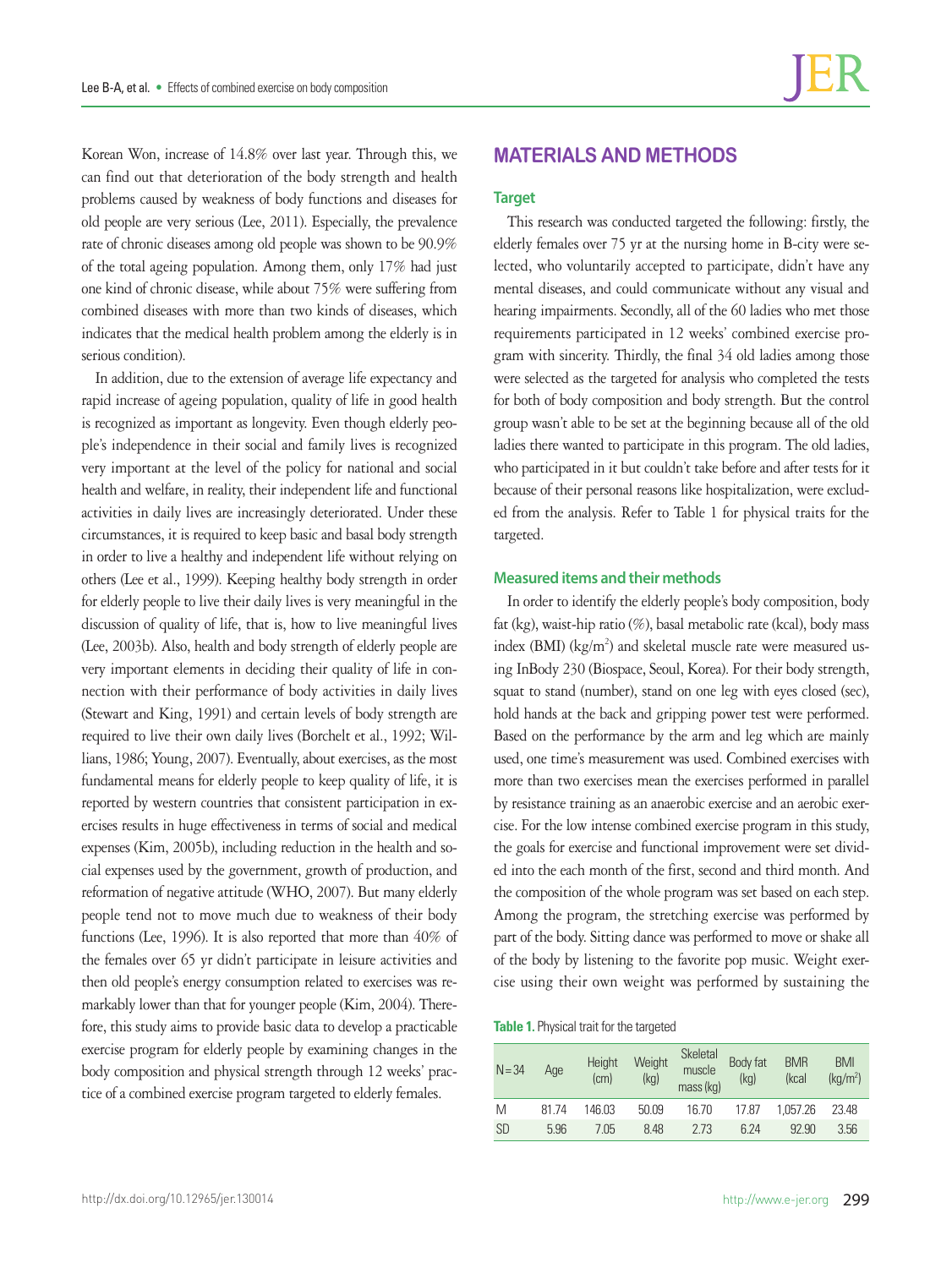body with hands on the floor and lifting each leg in turn by maintaining it in a stationary position for a certain period of time. Also, the exercise using a towel was performed by holding the ends of the towel with two hands, putting it underneath one leg and pushing the leg toward it and at the same time pulling the arms up. It was performed also to lift a water bottle, an alternative to a dumbbell, up and down repeatedly. Refer to Table 2 below for the whole program.

#### **Data analysis**

In this study, mean value and standard deviation were calculated by using Statistical Package for the Social Sciences (SPSS) for Windows (SPSS Inc., Chicago, IL, USA) 12.0 version. Paired simple T-test was performed to verify the difference between before and after performing the combined exercise program. The statistic level of significance was set to be  $P < 0.05$ .

#### **Table 2.** Exercise programming

## **RESULTS**

#### **Changes in body composition**

Changes in body composition are as follows: Weight was changed from the average of  $50.09 \pm 8.48$  kg to  $49.01 \pm 8.30$  kg, which showed significant reduction of  $(P < 0.001)$ . Body fat rate was changed from the average of  $17.87 \pm 6.24$  kg to  $17.19 \pm 6.17$ kg, which proved significant reduction of  $(P<0.01)$  as well. Waisthip ratio decreased significantly from the average of  $0.89 \pm 0.05\%$ to  $0.87 \pm 0.05\%$  ( $P < 0.001$ ). Basal metabolic rate increased significantly from the average of  $1,057.26 \pm 92.90$  kcal to  $1,066.18 \pm$ 98.61 kcal  $(P < 0.05)$ . Body mass index decreased significantly from the average of  $23.49 \pm 3.56 \text{ kg/m}^2$  to  $22.95 \pm 3.50 \text{ kg/m}^2$ (*P*<0.001). Skeletal muscle rate showed significant difference from 16.70±2.73 kg to 16.42±2.60 kg (*P*<0.05). Refer to Table 3 for more details.

| Goals of exercise     |            | Adaptation and learning correct exercise posture |                                                |                                         |                                                          |                                          |                                   |  |
|-----------------------|------------|--------------------------------------------------|------------------------------------------------|-----------------------------------------|----------------------------------------------------------|------------------------------------------|-----------------------------------|--|
| Exercise prescription | Stage      | Warming up                                       | Flexibility                                    | Aerobic                                 | Weight training                                          | Cooling down                             | Meditation                        |  |
| Mode                  | Beginner's | Tapping and massag-<br>ing the whole body        | Stretching (8-10 sec<br>per stretching motion) | Sitting dance (with<br>lively songs on) | Exercise using own<br>weight                             | Tapping the whole<br>body and stretching | Breathing with correct<br>posture |  |
| Intensity             |            | RPE 10-11                                        | RPE 10-11                                      | RPE 10-11                               | PRE 10-11                                                | RPE 10-11                                | Deep breath                       |  |
| Frequency             |            | 3 times per week                                 |                                                |                                         |                                                          |                                          |                                   |  |
| Duration              |            | $15 \text{ min}$                                 | $10 \text{ min}$                               | $10 \text{ min}$                        | $10 \text{ min}$                                         | $10 \text{ min}$                         | 5 min                             |  |
| Period                |            | For 4 weeks of the first month                   |                                                |                                         |                                                          |                                          |                                   |  |
| Goals of exercise     |            | Adaptation and learning correct exercise posture |                                                |                                         |                                                          |                                          |                                   |  |
| Exercise prescription | Stage      | Warming up                                       | Flexibility                                    | Aerobic                                 | Weight training                                          | Cooling down                             | Meditation                        |  |
| Mode                  | Basic      | Tapping and massag-<br>ing the whole body        | Stretching(10-12 sec<br>per stretching)        | Sitting dance (with<br>lively songs on) | Exercise using own<br>weigh (5 sec per one<br>posture    | Tapping the whole<br>body and stretching | Breathing with correct<br>posture |  |
| Intensity             |            | RPE 10-11                                        | RPE 10-11                                      | RPE 10-11                               | RPE 10-11                                                | RPE 10-11                                | RPE 10-11                         |  |
| Frequency             |            | 3 times per week                                 |                                                |                                         |                                                          |                                          |                                   |  |
| Duration              |            | $10 \text{ min}$                                 | $10 \text{ min}$                               | $15 \text{ min}$                        | $10 \text{ min}$                                         | $10 \text{ min}$                         | $5 \text{ min}$                   |  |
| Period                |            | For 4 weeks of the second month                  |                                                |                                         |                                                          |                                          |                                   |  |
| Goals of exercise     |            | Adaptation and learning correct exercise posture |                                                |                                         |                                                          |                                          |                                   |  |
| Exercise prescription | Stage      | Warming up                                       | Flexibility                                    | Aerobic                                 | Weight training                                          | Cooling down                             | Meditation                        |  |
| Mode                  | Basic      | Tapping and massag-<br>ing the whole body        | Stretching (15 sec per<br>stretching)          | Sitting dance (with<br>lively songs on) | Exercise using appa-<br>ratus (water bottle or<br>towel) | Tapping the whole<br>body and stretching | Breathing with correct<br>posture |  |
| Intensity             |            | RPE 10-11                                        | RPE 10-11                                      | RPE 10-11                               | RPE 10-11                                                | RPE 10-11                                | RPE 10-11                         |  |
| Frequency             |            | 3 times per week                                 |                                                |                                         |                                                          |                                          |                                   |  |
| Duration              |            | $10 \text{ min}$                                 | $10 \text{ min}$                               | $15 \text{ min}$                        | $10 \text{ min}$                                         | $10 \text{ min}$                         | 5 min                             |  |
| Period                |            | For 4 weeks of the third month                   |                                                |                                         |                                                          |                                          |                                   |  |
|                       |            |                                                  |                                                |                                         |                                                          |                                          |                                   |  |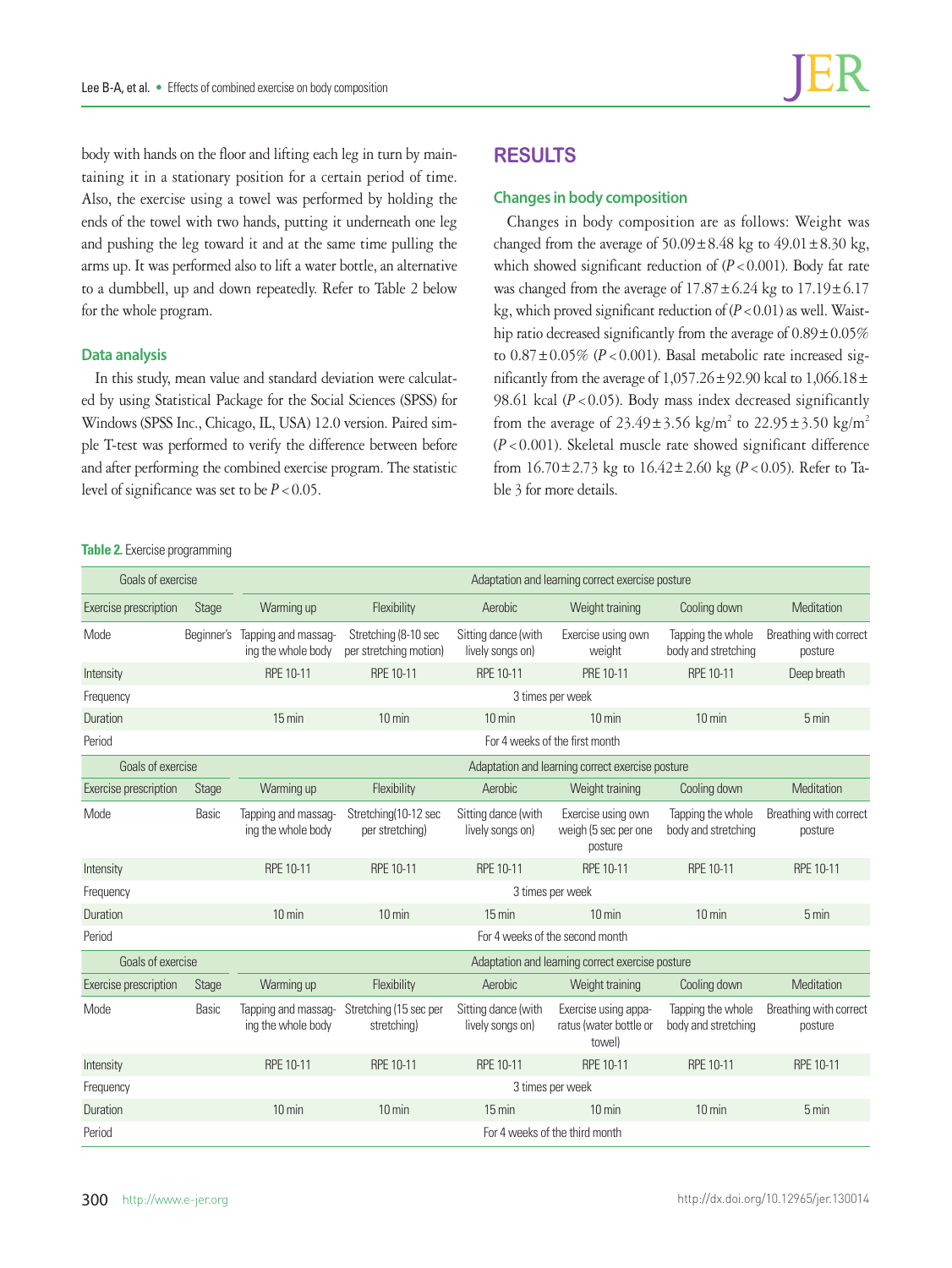| Table 3. Changes in body composition before and after exercise program |  |
|------------------------------------------------------------------------|--|
|------------------------------------------------------------------------|--|

| Classification ( $n = 34$ )      | $M \pm SD$           | t     | P     |
|----------------------------------|----------------------|-------|-------|
| Weight (kg)-before               | $50.09 + 8.48$       | 4.213 | 0.000 |
| Weight (kg)-after                | $49.01 \pm 8.30$     |       |       |
| Body fat (kg)-before             | $17.87 + 6.24$       | 2.896 | 0.007 |
| Body fat (kg)-after              | $17.19 \pm 6.17$     |       |       |
| Waist-hip ratio (%)-before       | $0.89 \pm 0.05$      | 4.399 | 0.000 |
| Waist-hip ratio (%)-after        | $0.87 \pm 0.05$      |       |       |
| BMR (kcal)-before                | $1.057.26 \pm 92.90$ | 2.294 | 0.028 |
| <b>BMR</b> (kcal)-after          | $1,066.18 \pm 98.61$ |       |       |
| BMI (kg/m <sup>2</sup> )-before  | $23.49 \pm 3.56$     | 4.414 | 0.000 |
| BMI ( $kg/m2$ )-after            | $22.95 \pm 3.50$     |       |       |
| Skeletal muscle rate (kg)-before | $16.70 + 2.73$       | 2.635 | 0.013 |
| Skeletal muscle rate (kg)-after  | $16.42 + 2.60$       |       |       |

### **Changes in body strength**

Changes in body strength of the targeted ladies before and after the combined exercise program are as follows: For squat to stand, they performed  $10.53 \pm 3.60$  times instead of the average of  $7.94 \pm$ 3.40 times, which showed a statistically significant increase of  $(P<0.001)$ . For the exercise to stand on one leg with eyes closed, they sustained for  $2.45 \pm 2.28$  sec instead of the average of  $1.65 \pm 1.30$  sec, which didn't show any statistically significant difference. For the holding hands at the back, they performed  $-23.00 \pm 15.47$  cm from the average of  $-25.01 \pm 17.03$  cm, which didn't either show any statistically significant difference. For the gripping power test, they performed  $13.80 \pm 5.15$  kg instead of the average of  $13.67 \pm 5.78$  kg, which didn't either show any statistically significant difference. Refer to Table 4 for more details.

## **DISCUSSION**

It is aging that all of the people share and experience from birth to death, which is connected to quality of life. And it has been rising as one of the most important issues in our current circumstances where life expectancy is extended and population of elderly people is rapidly increasing. The following two points are reported (Kim and Park, 2005; Lee, 2003b): As we are getting older, our body strength becomes weaker and eventually at the age of 75 as a kind of base point, it is deteriorated so rapidly. On the other hand, some exercise can help prevent weakening of physical strength due to aging to a considerable degree (Kim and Park, 2005; Lee, 2003b). Also, it is reported when we are doing exercises or participating in body activities regularly in our daily lives, life satisfaction could be improved and, at the same time, body strength would be increased (Lee, 2003a; Morgan et al., 1991). It

**Table 4.** Changes in physical strength pre and post exercise program

| Elements                       | Exercise ( $n = 34$ )                             | $M + SD$                           | t        | $\overline{P}$ |
|--------------------------------|---------------------------------------------------|------------------------------------|----------|----------------|
| Strength of                    | Squat to stand-pre                                | $7.94 \pm 3.40$                    | $-5.003$ | 0.000          |
| lower extremity                | Squat to stand-post                               | $10.53 + 3.60$                     |          |                |
| Balance                        | Stand on one leg with<br>eyes closed-pre          | $1.65 \pm 1.30$                    | $-1.900$ | 0.066          |
|                                | Stand on one leg with<br>eyes closed-post         | $2.45 + 2.28$                      |          |                |
| Flexibility                    | Holding hands at the<br>back (cm)-pre             | $-25.01 \pm 17.03$                 | $-1.018$ | 0.316          |
|                                | Holding hands at the<br>back (cm)-post            | $-23.00 + 15.47$                   |          |                |
| Strength of<br>upper extremity | Grip strength (kg)-pre<br>Grip strength (kg)-post | $13.67 \pm 5.78$<br>$13.80 + 5.15$ | $-0.284$ | በ 778          |

is reported by many researchers that, through regular exercises with a long-term, body fat rate for old people is reduced and their skeletal muscles and basal metabolic rates are increased as well (Kim, 2005a, 2008a, 2008b; Park, 2005). Even in this study, after carrying out a light combined exercise program for 12 weeks, weight, waist-hip ratio, basal metabolic rate, BMI, etc. showed statistically significant decrease or increase, which tells us that when old ladies do exercises consistently, their body composition would be changed. But this exercise program was so targeted to the old ladies that it was required to be performed sitting on the floor (or on the chairs) for the sake of security and smooth progression. Accordingly, there wasn't any single chance to perform it with a standing position for 12 weeks. In case of the skeletal muscle rate, there was a little bit reduction after performing the muscle exercises as they were done by using only a towel and water bottle, weights of which had limitation. This should be considered to be compensated at further studies in the future. Exercises are deeply related to independency of elderly people's activities in their daily lives, and the level of body strength and social activities is reported to have great influence on subjective happiness, maintenance and promotion of health, and extension of active life (Morgan, 1991). It is also reported when body activities are increased, each element for body strength is increased as well and when they are active, they can improve weakened elements caused by aging (Han, 2002; Kang, 2007; Kim, 2008b, Seo, 2004). Also, in this study, after performing the 12 weeks' combined exercise program, the number of performing squat to stand was significantly increased in statistics. At the comparison of the mean values for standing on one leg with eyes closed, holding hands at the back, and gripping power test, all of them were increased even though they were not so significantly different from the previous ones in statistics. Still, this can be regarded as one of great study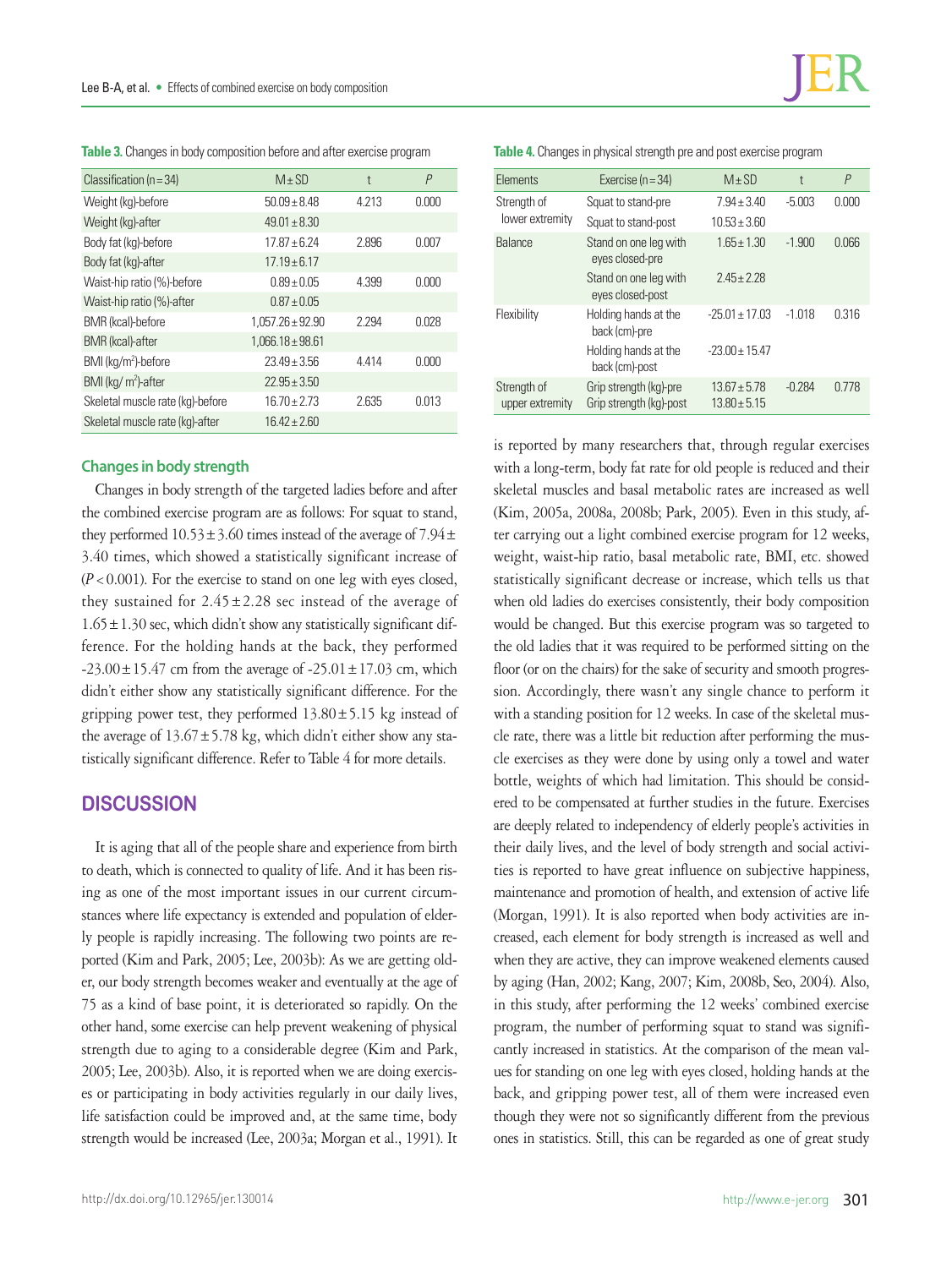results to emphasize once more the importance of regular body activities for old ladies. Even though this kind of importance for body activities has been well-known, the actual practice rate of intensive body activities by Korean old people in sixties is reported to be 18.2% for the males and 7.3% for the females, respectively. Also, the one for males over 70 yr was 7.9% and the one for females over 70 yr was 3.3%. Also, the actual practice rate of moderate body activities by males in sixties is reported to be 12.2% and the one for females in the same age group is 11.7% (the Ministry of Health & Welfare, 2008). In the case of males over 70 yr, that is reported to be 9.3% and that for females in the same age group to be 3.2% (the Ministry of Health & Welfare, 2008). These figures show that the level of physical activities among Korean elderly people, especially old ladies' body is too low. Above 95% of old ladies over 70 yr don' work out regularly, which seems to be very serious. The reasons for this kind of lower level of body activities are as follows: The space for elderly people to exercise in convenient facilities is not sufficient. The facilities or environments equipped with technical exercise programs are insufficient. Even though there are spaces where other comforts are provided, they are only allowed to a small number of people. Especially, the elderly people in disadvantaged group are mostly alienated from these facilities. Under this kind of circumstance, doing regular body activities is regarded to be very difficult (Bae, 2004). In that sense, this combined exercise program may be meaningful with its strong point that anyone can practice it in their daily lives without difficulties and they can do it with others or instruct each other.

Having healthy body strength is very meaningful for elderly people with relation to quality of life or how to live their lives meaningfully (Lee, 2003b). Weakening of physical functions caused by aging, or decrease in body strength can be prevented and even improved through regular and active body activities. The basic direction and aims for Health Plan 2010 by the Ministry of Health & Welfare in order to solve the problem of the aged are to extend healthy span. Its major tasks for the area of exercise are reduction of dangerous factors of chronic diseases and improvement of healthy body strength through regular exercise and body activities. By increasing the actual practice rate for exercise to more than three days per week and above 20 min of maximum exercise intensity per day, self-realization and self-recognition about health should be raised. Like this, through promotional education on proper function of body activities and also development and supply of proper exercise programs, the exercise for elderly people should be activated (the Ministry of Health & Wel-

fare, 2005; Lee, 2006). First of all, the programs which are practicable for elderly people who don't want to move or exercise should be developed to increase practice rate.

## **CONCLUSIONS**

This study aims to provide the basic data to develop a practicable exercise program for elderly people by performing the combined exercise program and testing body composition and body strength. The result of analysis obtained through Paired simple T-test was as follows: Firstly, body composition such as body fat rate, waist-hip ratio, basal metabolic rate, and BMI showed a significant change. Secondly, body strength was significantly changed only in strength of lower extremities. Senses of balance and flexibility and body strength in strength of upper extremities didn't show any significant change, but all of them showed improvement on average.

To sum up, it is found out this combined exercise program is composed to allow old people, especially old ladies, to practice with ease in their daily lives while other existing ones are not easy for old ladies to practice due to their problems in approaches and difficulties. Also, it is found to have great effect on regular body activities. Therefore, it is judged to increase the practice rate for old people's body activities. On the other hand, given that this combined exercise program requires longer time to change body strength, the future studies should develop programs to increase body strength more and adjust time for practicing periods from the performance by sitting position to that by standing one.

## **CONFLICT OF INTEREST**

No potential conflict of interest relevant to this article was reported.

## **ACKNOWLEDGMENTS**

This research was supported by a 2-Year Research Grant for Free Research Project from Pusan National University.

## **REFERENCES**

Bae JH. Relationship of dance sports participation with physical self-perception and posychological factors. Yonsei University Graduate School. Ph.D. Thesis; 2004.

Borchelt MF, Steinhagen-Thiessen E. Physical performance and sensory